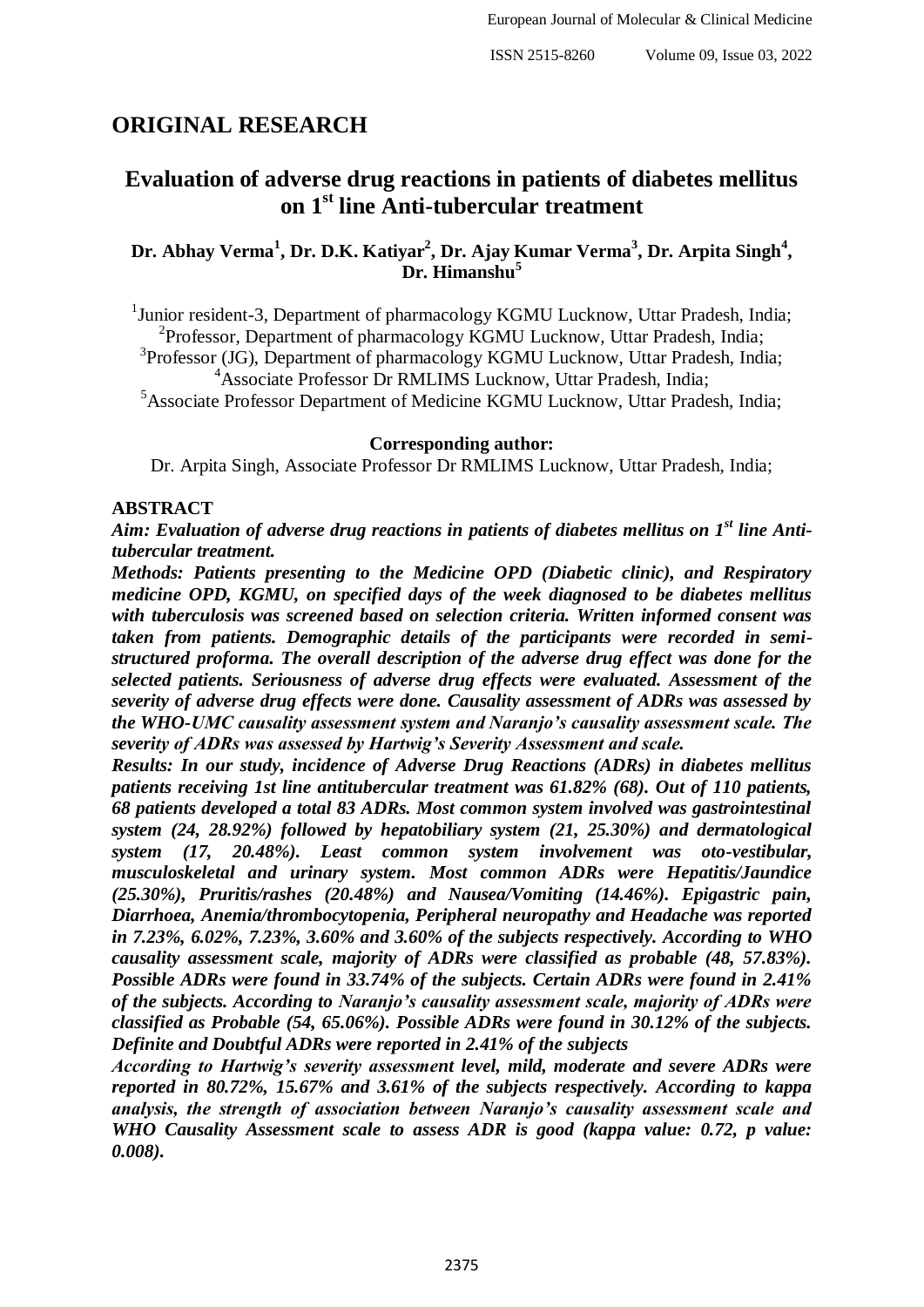*Conclusion: Most of the ADRs belonged to mild category according to the Modified Hartwig and Siegel scale for severity assessment. ADRs induced by ATT are common, which can result in discontinuation of treatment and development of resistant bacilli. Keywords: adverse drug reactions , diabetes mellitus, Anti-tubercular treatment*

#### **Introduction**

The International Federation of Diabetes (IDF) estimates that globally 425 million people or 8.8% of adults in the age group of 20-79 years have DM and that 90% of these are Type 2 or T2DM.<sup>1,2</sup> The IDF report further estimates that India carries nearly 17% [72.9 million (CI: 55.5-90.2)] of the global burden of DM. It is estimated that US\$ 1.7 trillion (US\$ 900 billion for high-income countries and US\$ 800 billion for low- and middle-income countries) will be required for diabetes care for the period 2011 to  $2030$ .<sup>3</sup> DM affects the disease presentation and clinical outcome of TB and vice versa.<sup>4</sup> This comorbidity is known since the beginning of the 20th century. However, recent increase in the number of DM patients, attributed mainly to the modern lifestyle changes, created interest to further assess the association between both diseases.<sup>5</sup> The co-epidemic is emerging predominantly in resource poor countries where the burden of DM is increasing and also TB is highly endemic.

Active TB and reactivation of latent infection have long been known to be a risk of DM. A recent systematic review demonstrated approximately 3 times higher risk of developing TB in DM patients than non-DM patients<sup>14</sup>. TB infection also deteriorates the glycemic control and reduces the effectiveness of DM management.<sup>6</sup>Multiple studies from different countries reported 12–44% of TB cases linked with DM at the time of TB diagnosis. The patients of pulmonary TB with DM experienced poor rate of sputum conversion at the end of 2-month regimen along with higher rates of treatment failure and deaths at the end of treatment as compared to non-DM patients.<sup>7</sup> The currently recommended treatment for new cases of drugsusceptible TB is a regimen of four first-line drugs: isoniazid (H), rifampicin (R), ethambutol (E) and pyrazinamide (Z). In 1995, the World Health Organization (WHO) launched the Directly Observed Treatment Short course (DOTS). DOTS is a standard regimen which requires the TB patient to continually take weight-based drug combinations of H, R, E, Z and/or streptomycin  $(S)$  for a designated time period and it is currently practiced.<sup>8</sup>

Treatment of tuberculosis involves more than one drug which is consumed for a long duration. The anti-TB therapy includes a long-time, wide spectrum of drugs, which can predispose patients to develop adverse drug reactions. The emergence of adverse reaction depends on the patient's characteristics and also on concomitant medication during therapy. The use of anti-DM medication may lead to interactions with antitubercular drugs. A subjective assessment is therefore essential to elucidate the factors associated with anti-TB medication adverse reaction, which may determine adherence and, therefore, therapy success.<sup>9</sup>

According to WHO, an adverse drug reaction (ADR) is defined as "any response to a drug which is noxious and unintended, and which occurs at doses normally used in man for prophylaxis, diagnosis, or therapy of disease, or for the modification of physiological function." ADRs cause serious problems like morbidity, mortality and high cost of patient care. Based on a systematic review conducted by Singh et al., the overall prevalence of ADRs with first line anti-TB drugs varied from 8.4% to 83.5%. The use of multi-drug regimens in TB treatment has been associated with undesirable ADRs at varying degrees of severity, such as hepatotoxicity, skin rashes, gastrointestinal disturbances, neurological disorders and musculoskeletal disorders. ADRs were observed more commonly in the intensive phase of TB treatment and did not differ between intermittent or daily intake of anti-TB drugs. $\delta$ .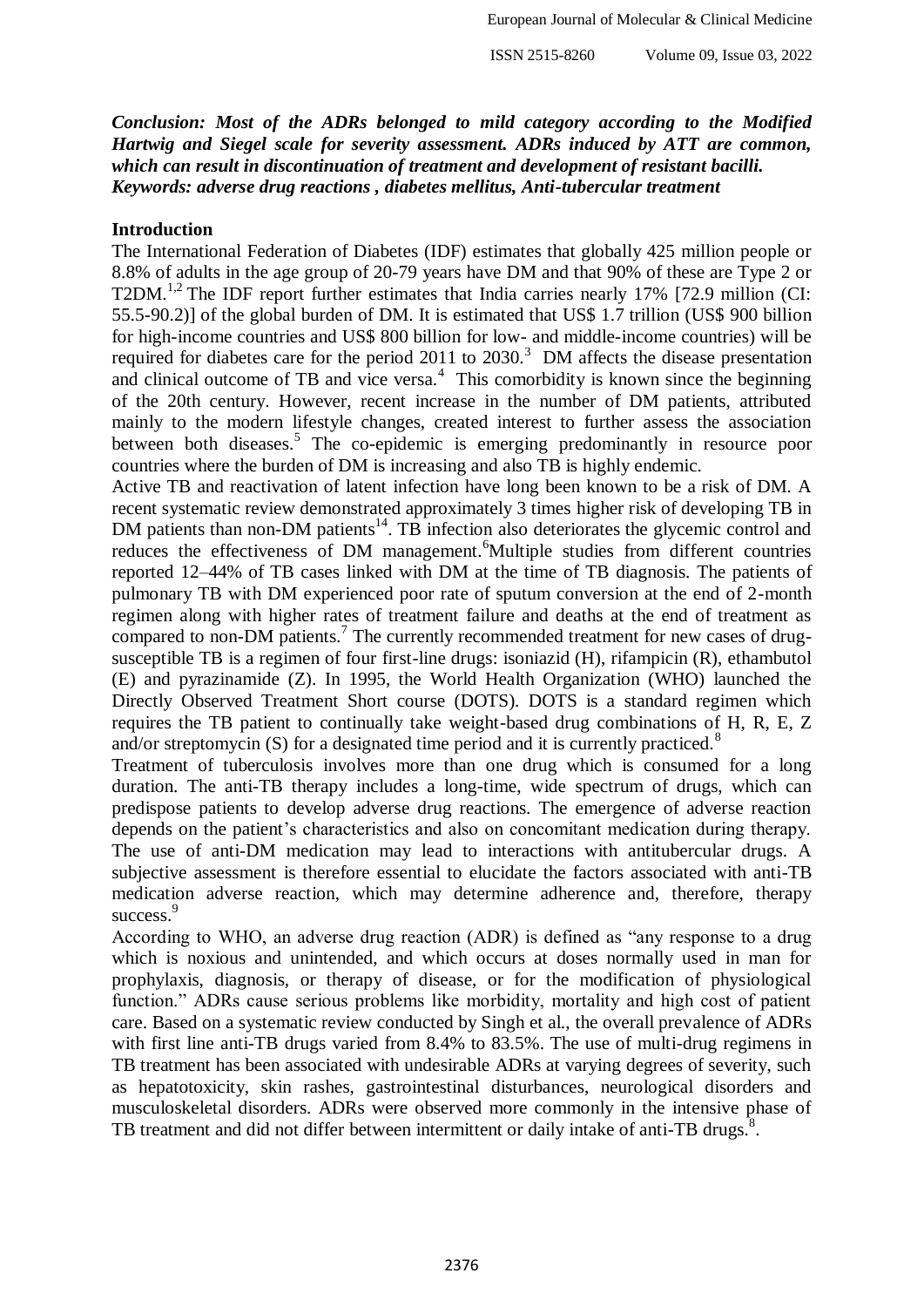## **Material and methods**

The prospective, observational study was conducted in the Department of Pharmacology  $\&$ Therapeutics in collaboration with the Department of Respiratory Medicine and the Department of Medicine of King George's Medical University (KGMU), Lucknow. After taking ethical clearance from the institutional ethical committee of KGMU diabetic patients with tuberculosis was recruited from the Medicine OPD (Diabetic clinic) and Respiratory Medicine OPD. Their consent for the participation in the project was obtained and they were enrolled for the project study. 110 patients diagnostic with prediabetes and diabetes<sup>10</sup>and tuberculosis $1/\sqrt{1}$  were included in this study

## **Inclusion criteria**

- Subjects age more than 18 years of either sex.
- Subjects who are willing to sign the informed consent form.
- Diabetes mellitus patients who are on 1st line anti-tubercular treatment.
- Subjects having no associated comorbidities except Diabetes Mellitus.
- Patients having normal baseline (pre-treatment) parameters like liver function test, kidney function test, thyroid function test, chest x-ray other than blood sugar.

## **Exclusion criteria**

- Subjects less than 18 years of age.
- Subjects who were unwilling to participate and did not give consent in the study.
- Subjects having immune/autoimmune disorder.
- Subjects with chronic liver diseases cirrhosis, chronic hepatitis, acute viral hepatitis.
- Pregnant and lactating females.
- Subjects with incomplete medical records.

#### **Methodology**

Patients presenting to the Medicine OPD (Diabetic clinic), and Respiratory medicine OPD, KGMU, on specified days of the week diagnosed to be diabetes mellitus with tuberculosis was screened based on selection criteria. Written informed consent was taken from patients. Demographic details of the participants were recorded in semi-structured proforma. The overall description of the adverse drug effect was done for the selected patients. Seriousness of adverse drug effects were evaluated. Assessment of the severity of adverse drug effects were done. Causality assessment of ADRs was assessed by the WHO-UMC causality assessment system and Naranjo's causality assessment scale. The severity of ADRs was assessed by Hartwig's Severity Assessment and scale.

#### **Results**

This was a prospective observational study conducted in the Department of Pharmacology in collaboration with the Department of Respiratory Medicine and the Department of Medicine of King George's Medical University (KGMU) among 110 diabetes mellitus patients who are on 1<sup>st</sup>line anti-tubercular treatment. The aim of the study was to analyse the Adverse Drug Reactions (ADRs) in patients of diabetes mellitus receiving 1st line antitubercular treatment and to describe the health and demographic characteristics of patients of diabetes receiving 1<sup>st</sup>line antitubercular treatment.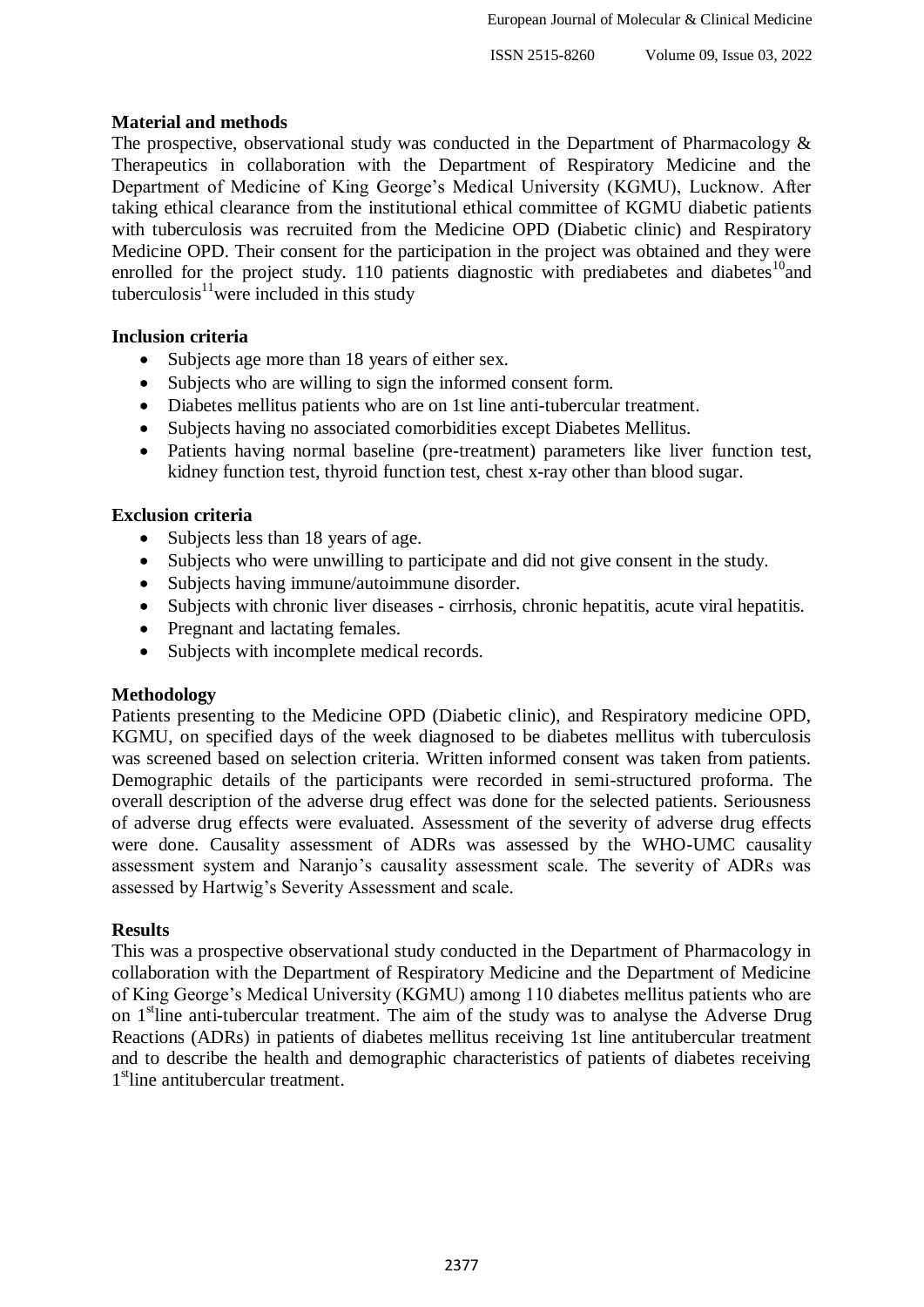| <b>Gender</b>        | N   | $\frac{0}{0}$ |
|----------------------|-----|---------------|
| Male                 | 71  | 64.55         |
| Female               | 39  | 35.45         |
| Age Group (in years) |     |               |
| 18-30                | 13  | 11.82         |
| $31 - 40$            | 46  | 41.82         |
| $41 - 50$            | 23  | 20.91         |
| $51-60$              |     | 10.00         |
| >60                  | 17  | 15.45         |
| Total                | 110 | 100           |

Table 1: Gender and age distribution among the study subjects

Out of 110 subjects, 71 (64.55%) were males and 39 (35.45%) were females. Maximum subjects were from the age group of 31-40 years (41.82%) followed by 41-50 years (20.91%). Minimum subjects from the age group of 51-60 years (10%) followed by  $>60$  years as well as 41-50.(table 1.) 60.91% and 39.09% of the subjects were from rural and urban area respectively. Education viz. illiterate, primary, secondary, graduate and above was revealed in 19.09%, 7.27%, 49.09% and 24.55% of the subjects respectively. Hence maximum subjects had studied up to secondary level followed by graduate level. The occupation among the study subjects 37.27%, 30.91% and 22.73% of the subjects were businessman, housemaker and student respectively.

Table 2: Signs and symptoms among the study subjects

| <b>Signs and Symptoms</b> |    | $\frac{0}{0}$ |
|---------------------------|----|---------------|
| Cough                     | 92 | 83.64         |
| Weight Loss               | 90 | 81.82         |
| <b>Night Sweat</b>        | 63 | 57.27         |
| <b>Body Malaise</b>       | 67 | 60.91         |
| <b>Blood</b> in Sputum    |    | 15.45         |
| <b>Decreased Appetite</b> | 6  | 5.45          |

Table 2, shows the signs and symptoms among the study subjects. Cough, weight loss, night sweat, body malaise, blood in sputum and decreased appetite was reported among 83.64%, 81.82%, 57.27%, 60.91%, 15.45% and 5.45% of the subjects respectively.

Table 3: Personal habits among the study subjects

| <b>Habits</b> |    | $\frac{6}{9}$ |
|---------------|----|---------------|
| Alcohol       |    | 33.64         |
| Smoking       | 46 | $.8^{\circ}$  |

Alcohol and smoking habits were found in 33.64% and 41.82% of the subjects respectively (table 3).

Table 4: Incidence of Adverse Drug Reactions (ADRs) in diabetes mellitus patients receiving 1st line antitubercular treatment

| <b>ADRs</b> |     | $\frac{6}{9}$ |
|-------------|-----|---------------|
| Absent      |     | 38.18         |
| Present     | 68  | $\circ$       |
| Total       | .10 | 100           |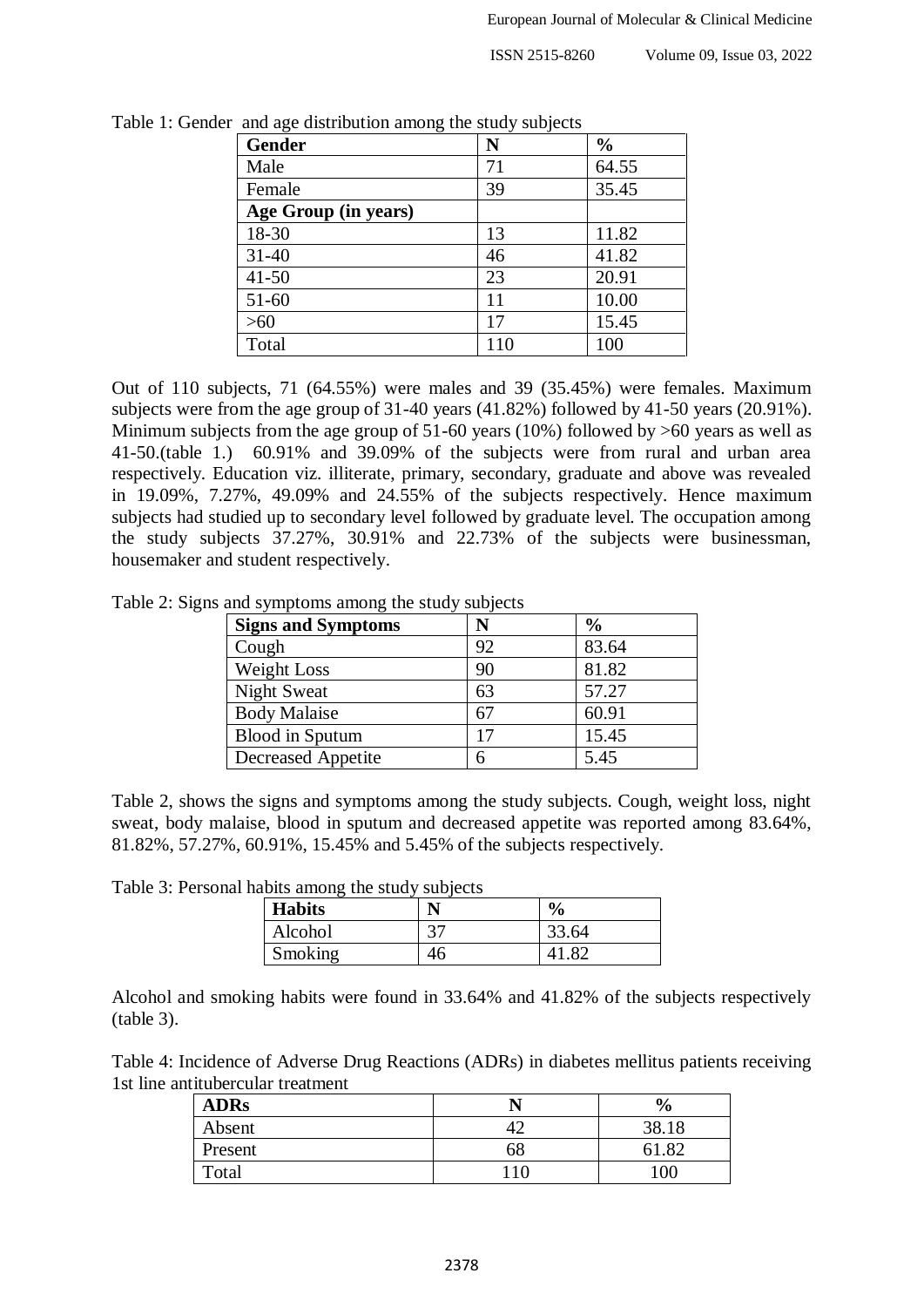In our study, incidence of Adverse Drug Reactions (ADRs) in diabetes mellitus patients receiving 1st line antitubercular treatment was 61.82% (68) as shown in table 8. Out of 110 patients, 68 patients developed a total 83 ADRs.

| <b>System</b>                  | <b>ADRs</b>             | <b>of</b><br>No. | $\frac{0}{0}$ | <b>Total</b>   | $\frac{0}{0}$ |
|--------------------------------|-------------------------|------------------|---------------|----------------|---------------|
|                                |                         | <b>ADR</b>       |               | $ADRs=83$      |               |
| <b>Gastrointestinal System</b> | Nausea and Vomiting     | 12               | 14.46         | 24             | 28.92         |
| (GIT)                          | Epigastric Pain         | 6                | 7.23          |                |               |
|                                | Diarrhoea               | 5                | 6.02          |                |               |
|                                | Constipation            | $\mathbf{1}$     | 1.20          |                |               |
| Hepatobiliary<br>System        | Hepatitis/Jaundice      | 21               |               | 21             |               |
| (HB)                           |                         |                  | 25.30         |                | 25.30         |
| Dermatological system          | Pruritis and rashes     | 17               |               | 17             |               |
| (DS)                           |                         |                  | 20.48         |                | 20.48         |
| Hematological<br>system        | Anemia<br>and           | 6                | 7.23          | 6              |               |
| (HS)                           | thrombocytopenia        |                  |               |                | 7.23          |
| Nervous system (NS)            | Headache                | 3                | 3.60          | 5              | 6.02          |
|                                | <b>Dizziness</b>        |                  | 1.20          |                |               |
|                                | Anxiety                 | 1                | 1.20          |                |               |
| Disorder<br>Metabolic          | Hyperuricemia           | $\overline{2}$   | 2.40          | $\overline{4}$ | 4.82          |
| (MD)                           | Hyperglycemia           | $\overline{2}$   | 2.40          |                |               |
|                                |                         |                  |               |                |               |
| Peripheral<br>Nervous          | Peripheral neuropathy   | 3                |               | 3              |               |
| system (PNS)                   |                         |                  | 3.60          |                | 3.61          |
| Oto-vestibular<br>System       | <b>Impaired Hearing</b> | $\mathbf{1}$     |               | $\mathbf{1}$   |               |
| (OTS)                          |                         |                  | 1.20          |                | 1.20          |
| Musculoskeletal                | Arthralgia              | $\mathbf{1}$     |               | $\mathbf{1}$   |               |
| System (MS)                    |                         |                  | 1.20          |                | 1.20          |
| Urinary System (US)            | Dysuria                 | $\mathbf{1}$     | 1.20          | $\mathbf{1}$   | 1.20          |

Table 5: Pattern of ADRs

Table 5, shows the pattern of ADRs. Most common system involved was gastrointestinal system (24, 28.92%) followed by hepatobiliary system (21, 25.30%) and dermatological system (17, 20.48%). Least common system involvement was oto-vestibular, musculoskeletal and urinary system. Most common ADRs were Hepatitis/Jaundice (25.30%), Pruritis/rashes (20.48%) and Nausea/Vomiting (14.46%). Epigastric pain, Diarrhoea, (20.48%) and Nausea/Vomiting (14.46%). Epigastric pain, Diarrhoea, Anemia/thrombocytopenia, Peripheral neuropathy and Headache was reported in 7.23%, 6.02%, 7.23%, 3.60% and 3.60% of the subjects respectively.

Table 6: ADR according to WHO Causality Assessment Scale

| Category       | N  | $\frac{6}{6}$ |
|----------------|----|---------------|
| Certain        | 2  | 2.41          |
| Probable       | 48 | 57.83         |
| Possible       | 28 | 33.74         |
| Unlikely       | 5  | 6.02          |
| Unclassified   |    |               |
| Unclassifiable |    |               |
| Total          | 83 | 100           |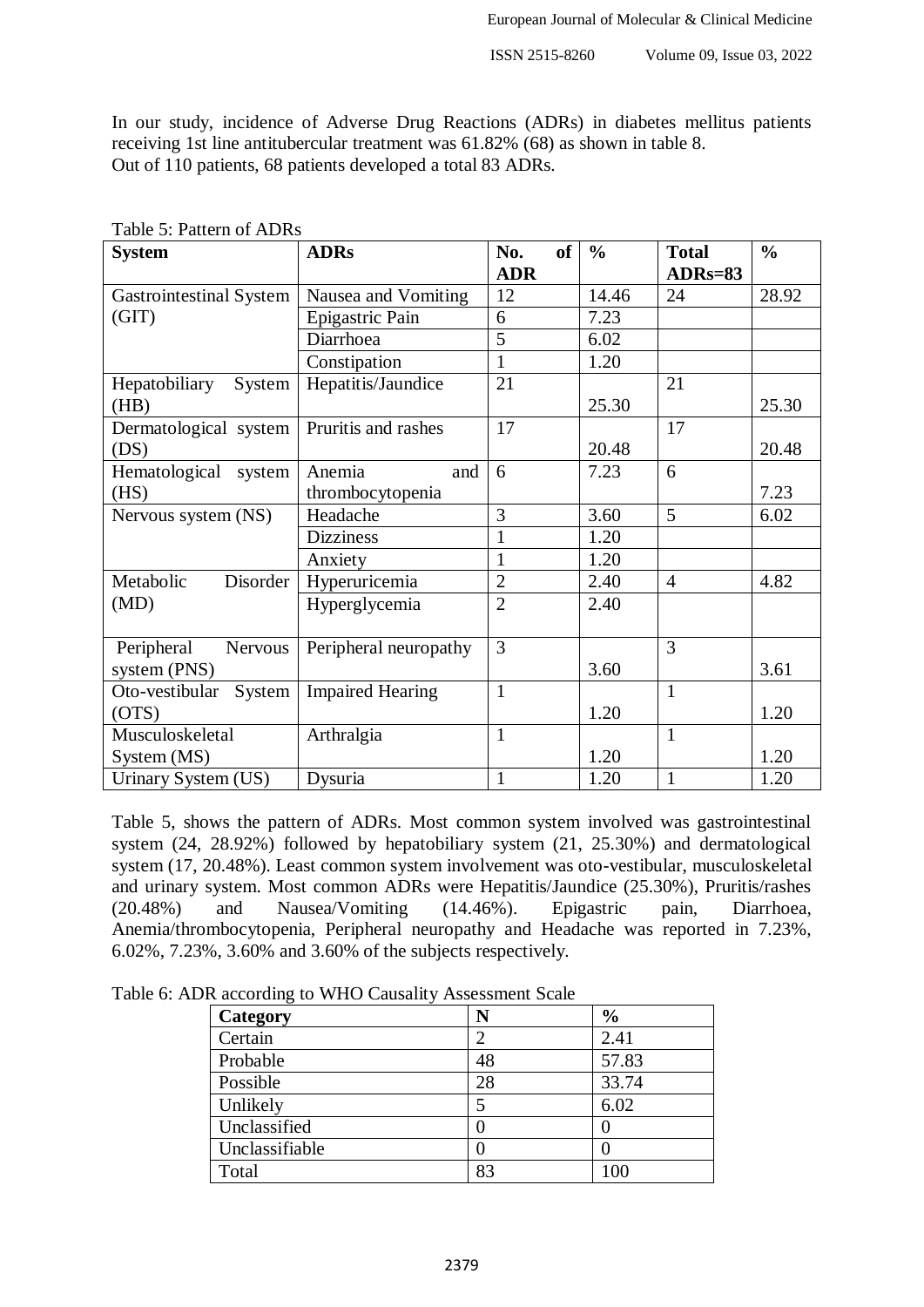According to WHO causality assessment scale, majority of ADRs were classified as probable (48, 57.83%). Possible ADRs were found in 33.74% of the subjects. Certain ADRs were found in 2.41% of the subjects (table 6, and table 7).

| <b>ADRs</b>             | No. of         | <b>Certain</b> |                | Probable       |               | <b>Possible</b> |               | <b>Unlikely</b>  |                  |
|-------------------------|----------------|----------------|----------------|----------------|---------------|-----------------|---------------|------------------|------------------|
|                         | <b>ADR</b>     | $N=2$          | $\frac{6}{6}$  | $N=48$         | $\frac{0}{0}$ | $N=28$          | $\frac{0}{0}$ | $N=5$            | $\frac{0}{0}$    |
| Nausea and Vomiting     | 12             | $\overline{0}$ | $\overline{0}$ | 7              | 14.58         | $\overline{4}$  | 14.29         |                  | 20               |
| Epigastric Pain         | 6              | $\overline{0}$ | $\overline{0}$ | $\overline{4}$ | 8.33          | $\overline{2}$  | 7.14          | $\boldsymbol{0}$ | $\overline{0}$   |
| Diarrhoea               | 5              | $\overline{0}$ | $\overline{0}$ | 3              | 6.25          | $\overline{2}$  | 7.14          | $\overline{0}$   | $\overline{0}$   |
| Constipation            |                | $\overline{0}$ | $\overline{0}$ | $\overline{0}$ | 0.00          | $\overline{0}$  | 0.00          | $\mathbf{1}$     | 20               |
| Hepatitis/Jaundice      | 21             | $\overline{2}$ | 100            | 11             | 22.92         | 5               | 17.86         | 3                | 60               |
| Pruritis and rashes     | 17             | $\overline{0}$ | $\overline{0}$ | 10             | 20.83         | 7               | 25.00         | $\overline{0}$   | $\boldsymbol{0}$ |
| and<br>Anemia           | 6              | $\overline{0}$ | $\overline{0}$ | 3              | 6.25          | 3               | 10.71         | $\overline{0}$   | $\boldsymbol{0}$ |
| thrombocytopenia        |                |                |                |                |               |                 |               |                  |                  |
| Headache                | 3              | $\overline{0}$ | $\overline{0}$ | $\overline{2}$ | 4.17          |                 | 3.57          | $\overline{0}$   | $\boldsymbol{0}$ |
| <b>Dizziness</b>        | $\mathbf{1}$   | $\overline{0}$ | $\overline{0}$ | $\mathbf{1}$   | 2.08          | $\overline{0}$  | 0.00          | $\boldsymbol{0}$ | $\boldsymbol{0}$ |
| Anxiety                 | $\mathbf{1}$   | $\overline{0}$ | $\overline{0}$ | $\overline{0}$ | 0.00          |                 | 3.57          | $\overline{0}$   | $\boldsymbol{0}$ |
| Hyperuricemia           | $\overline{2}$ | $\overline{0}$ | $\overline{0}$ |                | 2.08          |                 | 3.57          | $\boldsymbol{0}$ | $\boldsymbol{0}$ |
| Hyperglycemia           | $\overline{2}$ | $\overline{0}$ | $\overline{0}$ |                | 2.08          |                 | 3.57          | $\overline{0}$   | $\boldsymbol{0}$ |
| Peripheral              | 3              | $\theta$       | $\overline{0}$ | 3              | 6.25          | $\theta$        | 0.00          | $\overline{0}$   | $\overline{0}$   |
| neuropathy              |                |                |                |                |               |                 |               |                  |                  |
| <b>Impaired Hearing</b> | $\mathbf{1}$   | $\overline{0}$ | $\overline{0}$ | $\overline{0}$ | 0.00          | 1               | 3.57          | $\overline{0}$   | $\boldsymbol{0}$ |
| Arthralgia              |                | $\overline{0}$ | $\overline{0}$ |                | 2.08          | $\overline{0}$  | 0.00          | $\overline{0}$   | $\boldsymbol{0}$ |
| Dysuria                 |                | $\overline{0}$ | $\overline{0}$ |                | 2.08          | $\overline{0}$  | 0.00          | $\overline{0}$   | $\boldsymbol{0}$ |

Table 7: Categorization of ADRs by using WHO Causality Assessment scale

Table 8: ADRs by using Naranjo's causality assessment scale

| ັ        |    |               |
|----------|----|---------------|
| Category | N  | $\frac{6}{6}$ |
| Definite |    | 2.41          |
| Probable | 54 | 65.06         |
| Possible | 25 | 30.12         |
| Doubtful |    | 2.41          |
| Total    | 83 | 100           |

According to Naranjo's causality assessment scale, majority of ADRs were classified as Probable (54, 65.06%). Possible ADRs were found in 30.12% of the subjects. Definite and Doubtful ADRs were reported in 2.41% of the subjects (table 8 and table 9).

| <b>ADRs</b>         | No.<br>of  |                | <b>Definite</b> |                | <b>Probable</b> |                | <b>Possible</b> |          | <b>Doubtful</b> |
|---------------------|------------|----------------|-----------------|----------------|-----------------|----------------|-----------------|----------|-----------------|
|                     | <b>ADR</b> | $N=2$          | $\frac{6}{6}$   | $N=54$         | $\frac{6}{6}$   | $N=25$         | $\frac{6}{9}$   | $N=2$    | $\frac{0}{0}$   |
| Nausea<br>and       | 12         | $\overline{0}$ | $\theta$        |                | 12.96           | 4              | 16              |          | 50              |
| Vomiting            |            |                |                 |                |                 |                |                 |          |                 |
| Epigastric Pain     | 6          | $\theta$       |                 | $\overline{4}$ | 7.41            | $\overline{2}$ | 8               |          | $\theta$        |
| Diarrhoea           | 5          | $\theta$       |                 | 3              | 5.56            | $\overline{2}$ | 8               | $\theta$ | $\theta$        |
| Constipation        |            | $\overline{0}$ |                 | $\overline{0}$ | 0.00            | $\overline{0}$ | $\Omega$        |          | 50              |
| Hepatitis/Jaundice  | 21         | $\overline{2}$ | 100             | 11             | 20.37           | 8              | 32              | $\theta$ | $\theta$        |
| Pruritis and rashes | 17         | $\overline{0}$ | $\theta$        | 11             | 20.37           | 6              | 24              | $\Omega$ | $\theta$        |
| Anemia<br>and       | 6          | $\overline{0}$ |                 | 4              | 7.41            | $\overline{2}$ | 8               |          | $\Omega$        |

Table 9: Categorization of ADRs by using Naranjo's causality assessment scale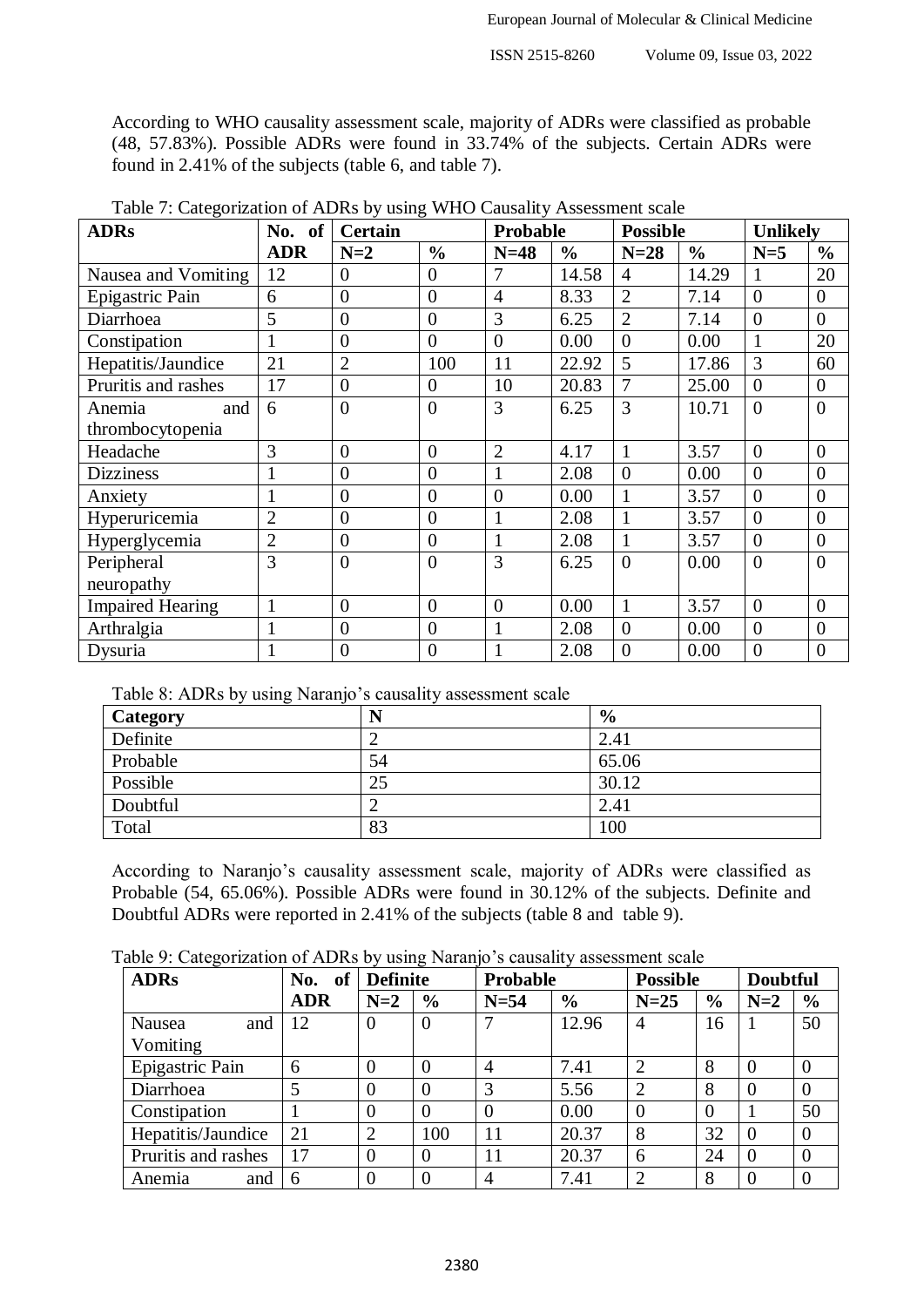ISSN 2515-8260 Volume 09, Issue 03, 2022

| thrombocytopenia        |         |          |                |                |      |                |          |                |   |
|-------------------------|---------|----------|----------------|----------------|------|----------------|----------|----------------|---|
| Headache                | ⌒<br>C. | 0        |                | 3              | 5.56 | 0              | 0        |                |   |
| <b>Dizziness</b>        |         | 0        | $\Omega$       |                | 1.85 | 0              | $\Omega$ | $\Omega$       | 0 |
| Anxiety                 |         | 0        | $\theta$       |                | 1.85 | $\overline{0}$ | $\Omega$ | $\theta$       |   |
| Hyperuricemia           | 2       | 0        | $\Omega$       |                | 1.85 |                | 4        | $\theta$       | 0 |
| Hyperglycemia           | ⌒       | 0        | $\Omega$       | $\overline{2}$ | 3.70 | $\overline{0}$ | $\Omega$ | $\theta$       |   |
| Peripheral              | 3       | 0        | $\overline{0}$ | 3              | 5.56 | $\overline{0}$ | $\Omega$ | $\overline{0}$ |   |
| neuropathy              |         |          |                |                |      |                |          |                |   |
| <b>Impaired Hearing</b> |         | $\theta$ | $\Omega$       |                | 1.85 | $\theta$       | 0        | $\Omega$       |   |
| Arthralgia              |         | 0        |                |                | 1.85 | 0              | $_{0}$   |                |   |
| Dysuria                 |         |          |                |                | 1.85 |                |          |                |   |

Table 10: Categorization of ADRs by using Hartwig's Severity Assessment Level

| <b>Category</b> | N          | $\frac{0}{0}$ |
|-----------------|------------|---------------|
| Mild            | 67         | 80.72         |
| Moderate        | $\sqrt{2}$ | 15.67         |
| Severe          |            | 3.61          |
| Total           | 83         | 100           |

According to Hartwig's severity assessment level, mild, moderate and severe ADRs were reported in 80.72%, 15.67% and 3.61% of the subjects respectively (table 10).

Table 11: Comparison of Naranjo's causality assessment scale and WHO Causality Assessment scale

| <b>WHO Causality Assessment scale</b> |                       |               | Naranjo's causality assessment scale |                |               |
|---------------------------------------|-----------------------|---------------|--------------------------------------|----------------|---------------|
| <b>Categories</b>                     | N                     | $\frac{6}{6}$ | Category                             | N              | $\frac{6}{9}$ |
| Certain                               | $\mathcal{D}_{\cdot}$ | 2.41          | Definite                             | $\overline{2}$ | 2.41          |
| Probable                              | 48                    | 57.83         | Probable                             | 54             | 65.06         |
| Possible                              | 28                    | 33.74         | Possible                             | 25             | 30.12         |
| Unlikely                              | 5                     | 6.02          | Doubtful                             | $\overline{2}$ | 2.41          |
| Unclassified                          | $\theta$              | $\Omega$      |                                      |                |               |
| Unclassifiable                        | $\Omega$              | $\Omega$      |                                      |                |               |
| Total                                 | 83                    | 100           | Total                                | 83             | 100           |
| Kappa Value                           | 0.72                  |               |                                      |                |               |
| p value                               | $0.008*$              |               |                                      |                |               |

\*: statistically significant

Table 11, shows the comparison of Naranjo's causality assessment scale and WHO Causality Assessment scale. According to kappa analysis, the strength of association between Naranjo's causality assessment scale and WHO Causality Assessment scale to assess ADR is good (kappa value: 0.72, p value: 0.008).

#### **Discussion**

Out of 110 subjects, 71 (64.55%) were males and 39 (35.45%) were females in our study. Chaudhary A et al in their study showed that most of the patients were male  $(57.9%)^{49}$ . Ali NasirSiddiqui et al<sup>9</sup> in their study found similar male dominancy. M. Kiran et al<sup>13</sup> in their study similarly found male preponderance.

Maximum subjects were from the age group of 31-40 years (41.82%) followed by 41-50 years (20.91%). Minimum subjects from the age group of 51-60 years (10%) followed by 18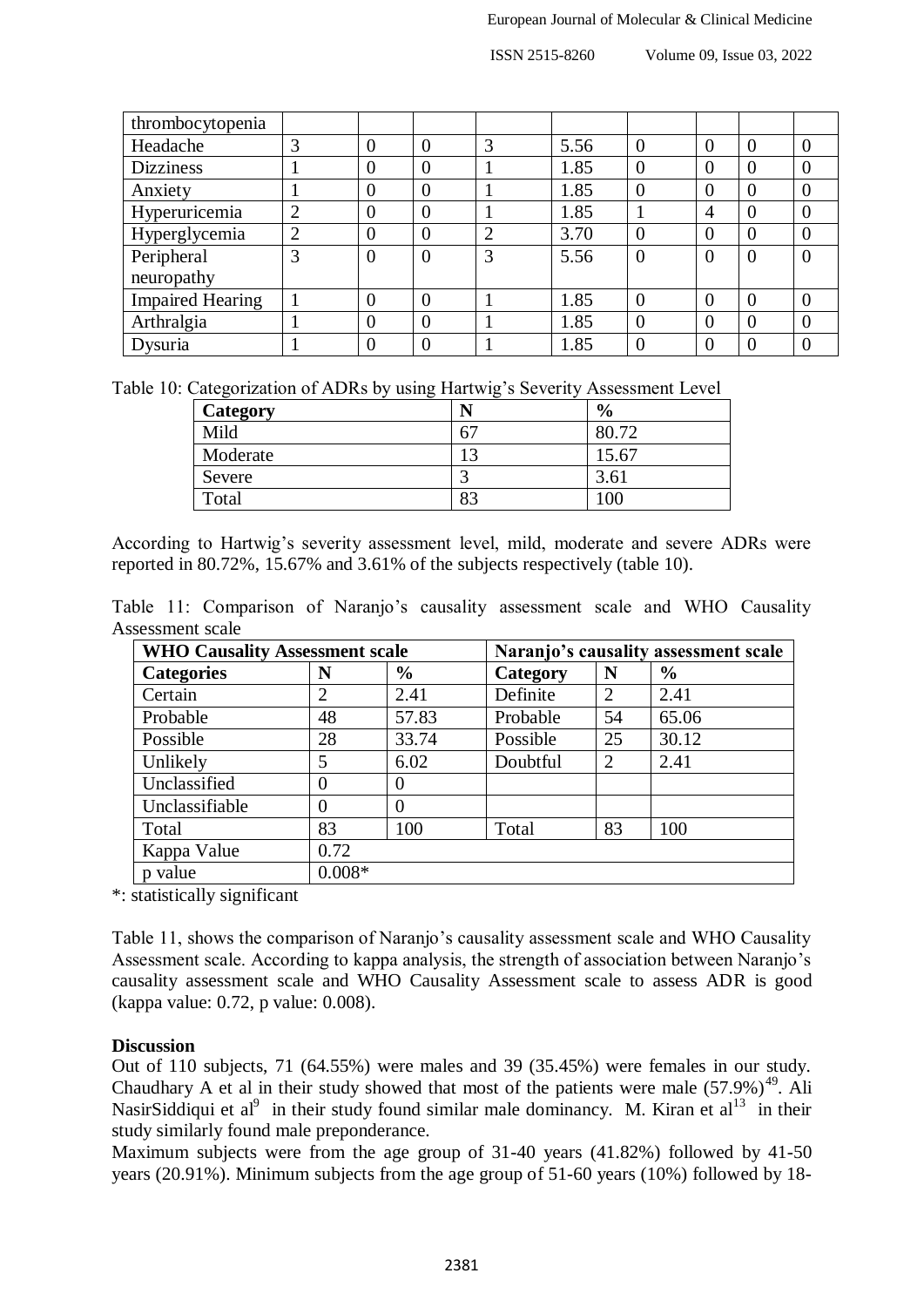30 years as well as  $>60$  years in our study. According to ChaudharyA et all  $2^{49}$ , most of the patients were aged 21-40 years. Majority of ADRs belonged to age group 31-40 years  $(25.67%)$  as mentioned by M. Kiran et al<sup>13</sup> in their study. In a study by Ali NasirSiddiquiet  $aI<sup>9</sup>$ , mean age among the study subjects was 44.04 years.

Cough, weight loss, night sweat, body malaise, blood in sputum and decreased appetite was reported among 83.64%, 81.82%, 57.27%, 60.91%, 15.45% and 5.45% of the subjects respectively in our study. Ali NasirSiddiqui et  $al^9$  in their study reported similar sign and symptoms too. Alisjahbana et al too revealed similar findings. $14^{18}$ . Fever (78.6%) was the most common sign at the time of diagnosis followed by cough (73.8%), weight loss (69.8%), night sweats (52.4%), malaise (50.8%) and blood in sputum (20.6%) as mentioned by Chaudhary A et  $al^{12}$  in their study. Cough with expectoration was the most common presenting symptom as reported by Acharyaet al.<sup>15</sup>

Incidence of Adverse Drug Reactions (ADRs) in diabetes mellitus patients receiving 1st line antitubercular treatment was 61.82% (68). Most common system involved was gastrointestinal system (24, 28.92%) followed by hepatobiliary system (21, 25.30%) and dermatological system (17, 20.48%). Least common system involvement was oto-vestibular, musculoskeletal and urinary system. Most common ADRs were Hepatitis/Jaundice (25.30%), Pruritis/rashes (20.48%) and Nausea/Vomiting (14.46%). Epigastric pain, Diarrhoea, Anemia/thrombocytopenia, Peripheral neuropathy and Headache was reported in 7.23%, 6.02%, 7.23%, 3.60% and 3.60% of the subjects respectively. This increased incidence of ADRs may be due to the association of all the first line ATT drugs with gastrointestinal intolerance. Incidence of ADRs was 79.22% as mentioned by M. Kiranet  $al<sup>13</sup>$  in their study when compared to other regimens. Most common ADRs were from gastrointestinal (26.7%) and hepatobiliary (26.7%) system. ADRs under gastrointestinal system included nausea, epigastric pain and vomiting. A study by Sinha K et al showed that 64.71% of the subjects had ADRs.<sup>16</sup>

According to WHO causality assessment scale, majority of ADRs were classified as probable (48, 57.83%). Possible ADRs were found in 33.74% of the subjects. Certain ADRs were found in 2.41% of the patients. Unlikely ADRs were reported in 6.02% of subjects in our study. According to M. Kiranet  $al<sup>13</sup>$ , majority of ADRs were classified as probable with WHO causality scale contributing to 59.45% of the subjects, which is similar to our study.

According to Naranjo's causality assessment scale, majority of ADRs were classified as probable (54, 65.06%). Possible ADRs were found in 30.12% of the subjects. Definite and Doubtful ADRs were reported in 2.41% each of the subjects in this study. According to M. Kiranet  $al<sup>13</sup>$ , majority of ADRs were classified as probable with Naranjo's algorithm contributing to 78.37% of the subjects. ADRs classified as 'definite' constituted only 5.4% which can be explained as placebo effect was not studied and laboratory investigations were not done to determine the concentration of drug in body fluids.<sup>13</sup> According to kappa analysis, the strength of association between Naranjo's causality assessment scale and WHO Causality Assessment scale to assess ADR is good (kappa value: 0.72, p value: 0.008) in our study. However there was disagreement in causality assessment between two scales with respect to "probable" and "possible" criteria. This can occur due to differences in dechallenge pattern, timing of event and alternative etiological factors.<sup>13</sup>Naranjo's algorithm is simple, of high clarity and brief, in addition to less inter-rater disagreement when compared to the other scales. But validity of this scale is not consistent with pediatric population. Even though WHO-causality scale is convenient to use, it is non-probabilistic and generates unpredictability during evaluation. But both the methods are valuable in assessment of ADRs and to understand its scientific basis.

ADRs can result in discontinuation of drug or hospitalization or sometimes even death. To assess the severity of occurred reaction Modified Hartwig and Siegel scale was used.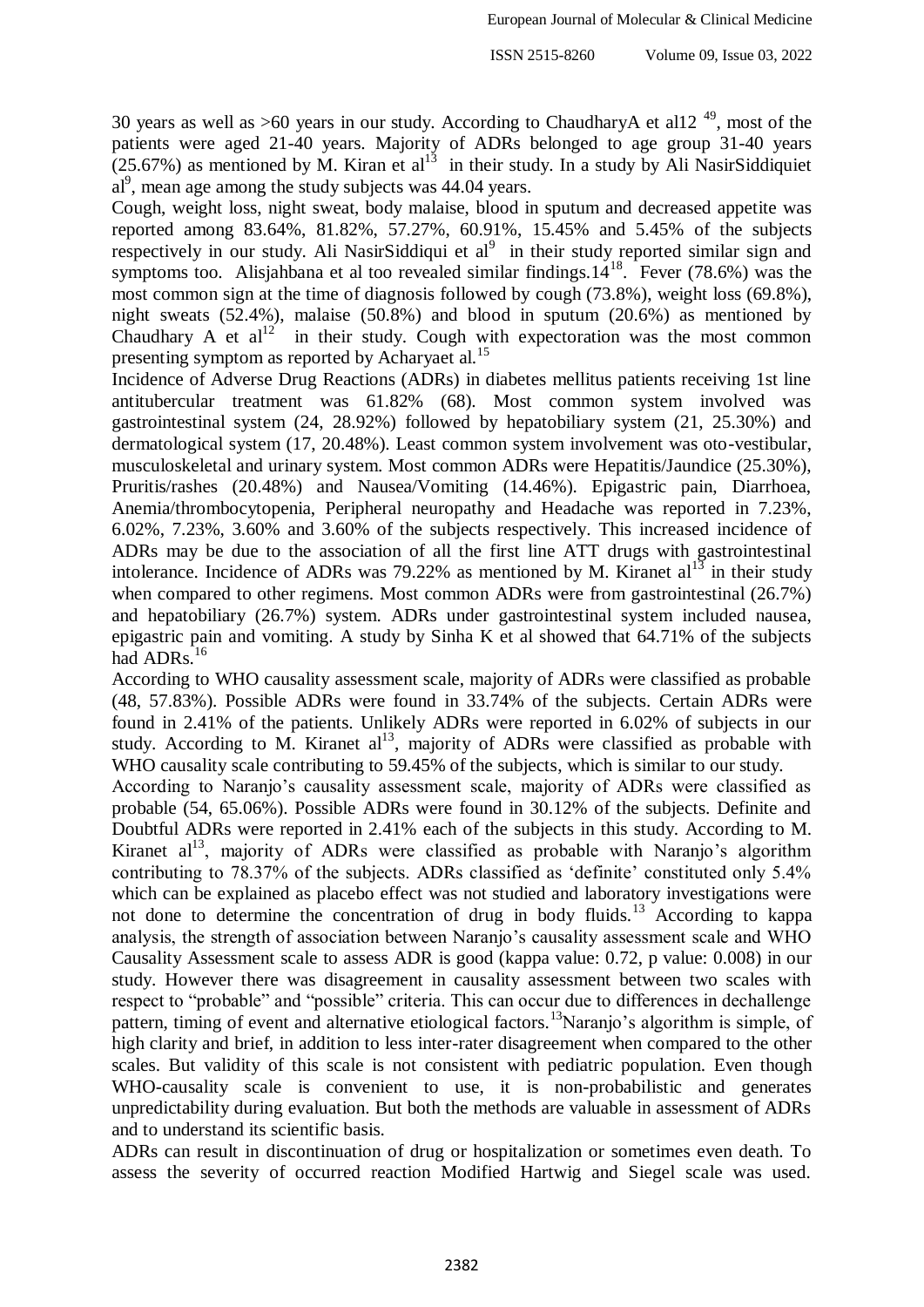According to Hartwig's severity assessment level, mild, moderate and severe ADRs were reported in 80.72%, 15.67% and 3.61% of the subjects respectively in our study. Out of 74 patients, 50 (67.56%) belonged to mild category which required no change in medication followed by 23 (31.08%) patients who belonged to moderate class as mentioned by M. Kiran et  $al<sup>13</sup>$  in their study. These findings were similar to Maqusood M et al that majority of ADRs were categorized as mild  $(75.94\%)$ .<sup>17</sup>

### **Conclusion**

Gastrointestinal side effects and hepatotoxicity were the most frequently observed ADRs, followed by pruritus and rashes. As per WHO-causality scale and Naranjo's causality algorithm majority of ADRs were probable. Most of the ADRs belonged to mild category according to the Modified Hartwig and Siegel scale for severity assessment. ADRs induced by ATT are common, which can result in discontinuation of treatment and development of resistant bacilli. Hence counseling of patients regarding their life style with early detection and management will minimize the occurrence of ADRs and improve the adherence to treatment.

## **References**

- 1. Chatterjee S, Khunti K, Davies MJ. Type 2 diabetes. The Lancet. 2017 3; 389(10085):2239-51.
- 2. International Diabetes Federation IDF Diabetes Atlas. 8th ed. Brussels, Belgium, Available at<https://www.idf.org/elibrary/epidemiology-research/diabetes-atlas.html>
- 3. Bloom DE, Cafiero ET, Jané-Llopis E, Abrahams-Gessel S, Bloom LR, Fathima S, et al. The global economic burden of non-communicable diseases (Working Paper Series). Geneva: Harvard School of Public Health and World Economic Forum; 2011.
- 4. Dooley KE, Chaisson RE. Tuberculosis and diabetes mellitus: convergence of two epidemics. Lancet Infect Dis. 2009;9(12):737-46.
- 5. Bukhary ZA. Rediscovering the association between tuberculosis and diabetes mellitus: a perspective. J TaibahUni Med Sci. 2008;3(1):1-6.
- 6. Diabetes TL. Diabetes and tuberculosis—a wake-up call. Lancet Diabetes Endocrinol. 2014;2(9):677.
- 7. MorsyAM, Zaher HH, Hassan MH, Shouman A. Predictors of treatment failure among tuberculosis patients under DOTS strategy in Egypt. EMHJ-Eastern Mediterr Health J.2003;9 (4);689-701.
- 8. Cheah MF, Zainal H, Hyder Ali IA. Evaluation of adverse reactions induced by antituberculosis drugs in Hospital Pulau Pinang. Malays J Med Sci. 2018;25(5):103–114
- 9. Siddiqui AN, Khayyam KU, Sharma M. Effect of diabetes mellitus on tuberculosis treatment outcome and adverse reactions in patients receiving directly observed treatment strategy in India: a prospective study. BioMed Res Int 2016;2016
- 10. Care D, Suppl SS. Classification and diagnosis of diabetes: Standards of medical care in Diabetes 2018. Diabetes Care. 2018;41(January):S13–27.
- 11. Chaudhuri A. Recent changes in technical and operational guidelines for tuberculosis control programme in India - 2016: A paradigm shift in tuberculosis control. J Assoc Chest Physicians. 2017;5(1):1
- 12. Chaudhary A, Sarraf DP, Bhattarai NR, Chaudhary A, Rauniar GP. Clinical Profile, Drug Utilization Pattern and Adverse Drug Reactions of Anti-tubercular Drugs at DOTS Center in a Tertiary Hospital. Nepal Med Coll J. 2020;22(3):158-66
- 13. Kiran M, Nagabushan H. Adverse Drug Reactions Monitoring in Patients on Antitubercular Treatment in Tertiary Care Hospital, Mandya. Biomed Pharmacol J 2021;14(2).